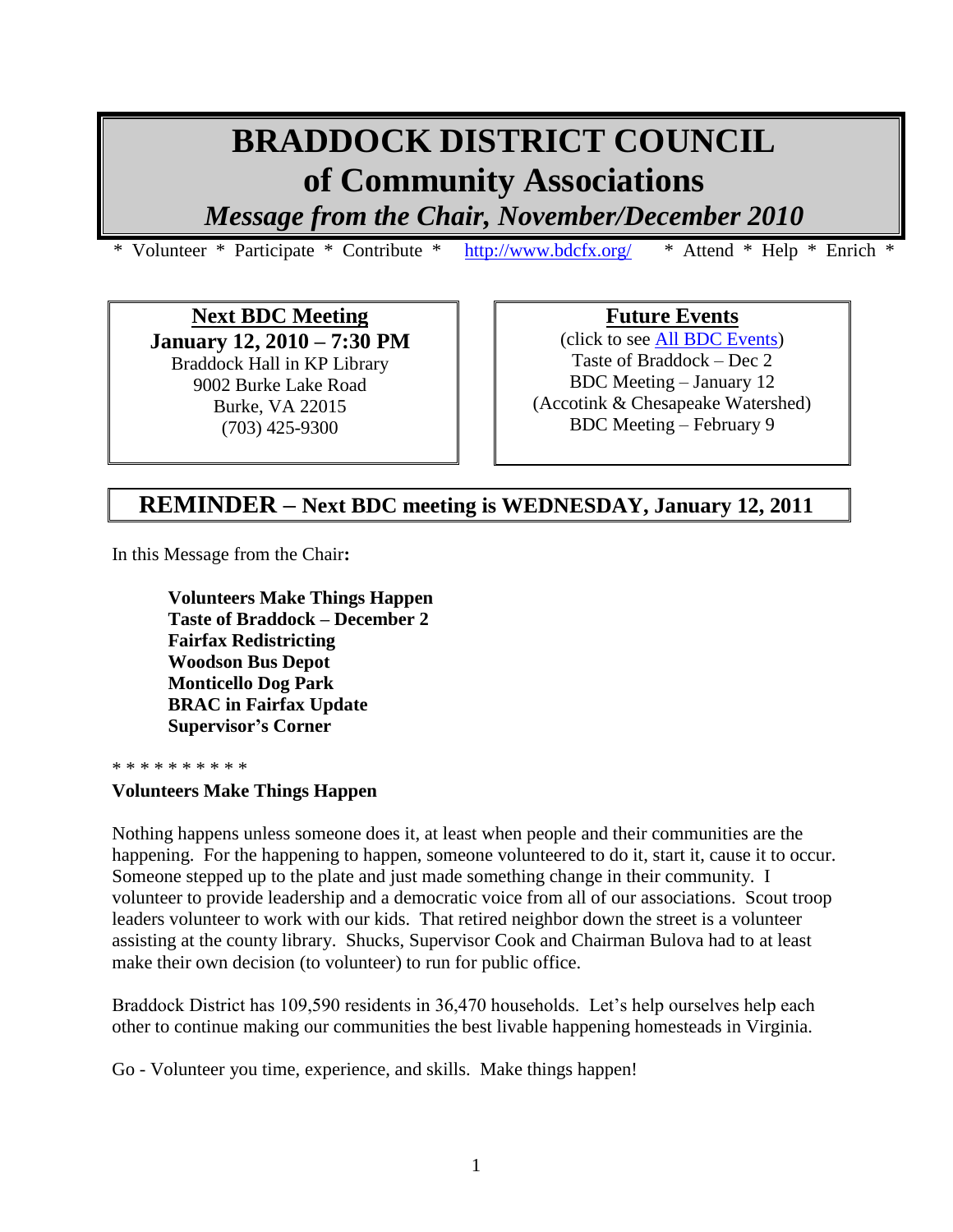#### **\* \* \* \* \* \* \* \* \* \***

## **Taste of Braddock - December 2nd**

For the past sixteen years, the Braddock District Supervisor and the Braddock District Council have worked with local restaurants and food servers to give the people of our community a "Taste of Braddock." This annual holiday event provides an opportunity for our citizens to come together to celebrate our community. It also provides the opportunity for our local restaurants to showcase their products to customers in their own backyard.

On **Thursday, December 2nd, 5 to 7:30 PM**, our community will come together, once again, to enjoy the best dishes that Braddock has to offer. Braddock District Council members and their families are invited.

\* \* \* \* \* \* \* \* \* \*

# **From the Office of Sharon Bulova - Board Approves Process, Schedule for 2011 Redistricting**

The Fairfax County Board of Supervisors on Tuesday, November 16, approved our process and [schedule](http://www.fairfaxcounty.gov/chairman/pdf/redistricting_board_item.pdf) for redrawing the lines that make up the nine supervisor districts in the County. The purpose of redistricting is to ensure equitably sized voting districts in the County.

The plan we adopted will allow us to act quickly and involve the community to ensure Fairfax County residents are properly represented on the Board of Supervisors in time for the elections. Growth in Fairfax County over the last 10 years will likely mean some changes, but those changes won't become clear until we are able to look at and analyze the data from the 2010 U.S. Census.

A key change to the 2011 election schedule is the likely decision by State officials to move the primaries from June to mid-August or even early September to account for the tight redistricting timeline. The U.S. Census Bureau will not deliver the data needed to redraw district lines until February. After the Board of Supervisors approves a redistricting plan in late April, it will need to be approved by the U.S. Department of Justice meaning the redrawn districts will most likely not be official until June.

In adopting the plan, the Board established an Advisory Citizen Committee to participate in the process with County staff. Each district supervisor will appoint one member to the committee along with County-wide organizations. I appointed former Board of Supervisors Chairman Katherine Hanley to serve as one of the two at-large members of the committee.

As a former Secretary of the Commonwealth and Board Chairman, Kate clearly has the knowledge and experience to be an active and important member of the Committee. She is also a veteran of three redistrictings.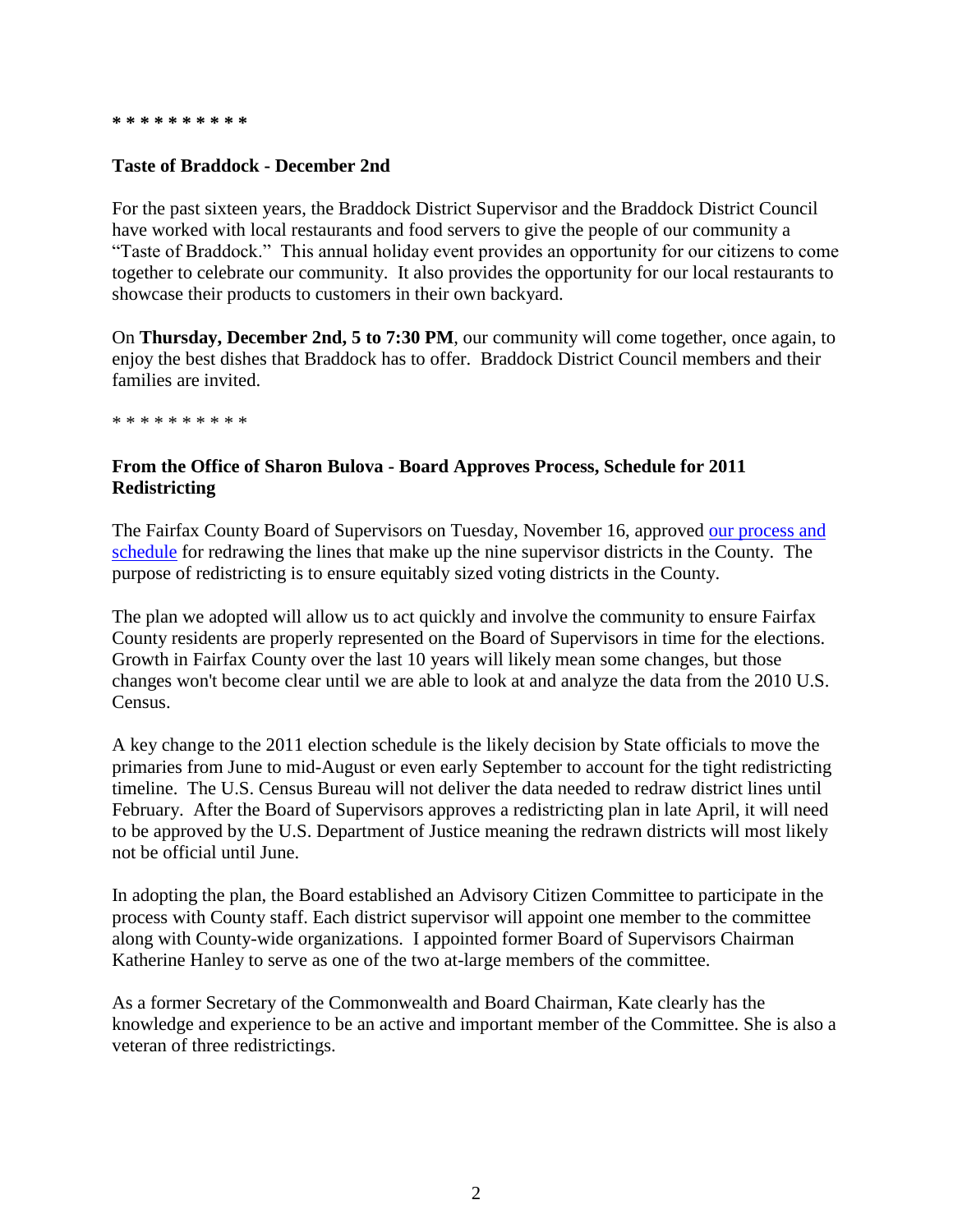## **The Woodson Bus Depot (**see [October BDC Meeting minutes](http://www.bdcfx.org/home/meeting-minutes)**)**

In a meeting with the Woodson Parking Lot Coalition (WPLC) and Supervisor Cook's office on November 17, the WPLC discussed their extensive data from 4 days of fieldwork observations which demonstrated that few of the Eleven Oaks buses were Woodson High School (only 7 of 44) and the vast majority belonged to 3 other High School pyramids. WPLC noted that the activity level in/out of the proposed bus depot was quite busy between 5:30 AM -10 AM and not finished by 6 AM, as described by FCPS.

Supervisor Cook shared with the WPLC folks that, at the request of the City of Fairfax, Fairfax County Public Schools ("FCPS") is withdrawing its 2232 application to establish a Bus Depot at Woodson High School. The City of Fairfax has determined that the cost of providing the transportation improvements to the intersection of Pickett Road and Route 236, required to meet the requirements of the 2232 application, are cost prohibitive.

The City is formalizing its request in writing, after which FCPS is expected to formally withdraw the proposal. Supervisor Cook will continue to work with FCPS, Fairfax City, and Chairman Bulova's office to look for a solution to close that bus lot.

\* \* \* \* \* \* \* \* \* \*

#### **Monticello Park Master Plan Meeting & Website**

The Fairfax County Park Authority has initiated a park master planning process (see the [Announcement](http://www.bdcfx.org/home/announcements-and-events) and our Oct 12 BDC [minutes\)](http://www.bdcfx.org/home/meeting-minutes) for Monticello Park, located at 5315 Guinea Road, in Fairfax. To start this park planning process, a public information meeting will be held on:

#### **December 16, 2010, from 7:00 P.M. to 8:30 PM**

In the cafeteria of Bonnie Brae Elementary School, 5420 Sideburn Road, Fairfax VA 22032.

The Park Authority has launched a project webpage for the Monticello Park Master Plan. This website will be updated throughout the master planning process with announcements about the progress of the park master plan.

To see location, context and site maps plus the Fairfax Planning and Development process links, please visit the Monticello Park Master Plan webpage at the following link: <http://www.fairfaxcounty.gov/parks/plandev/monticello.htm>

If you have thoughts or questions on this master plan, you may contact FCPA via e-mail to: [Parkmail.](mailto:parkmail@fairfaxcounty.gov)

\* \* \* \* \* \* \* \* \* \*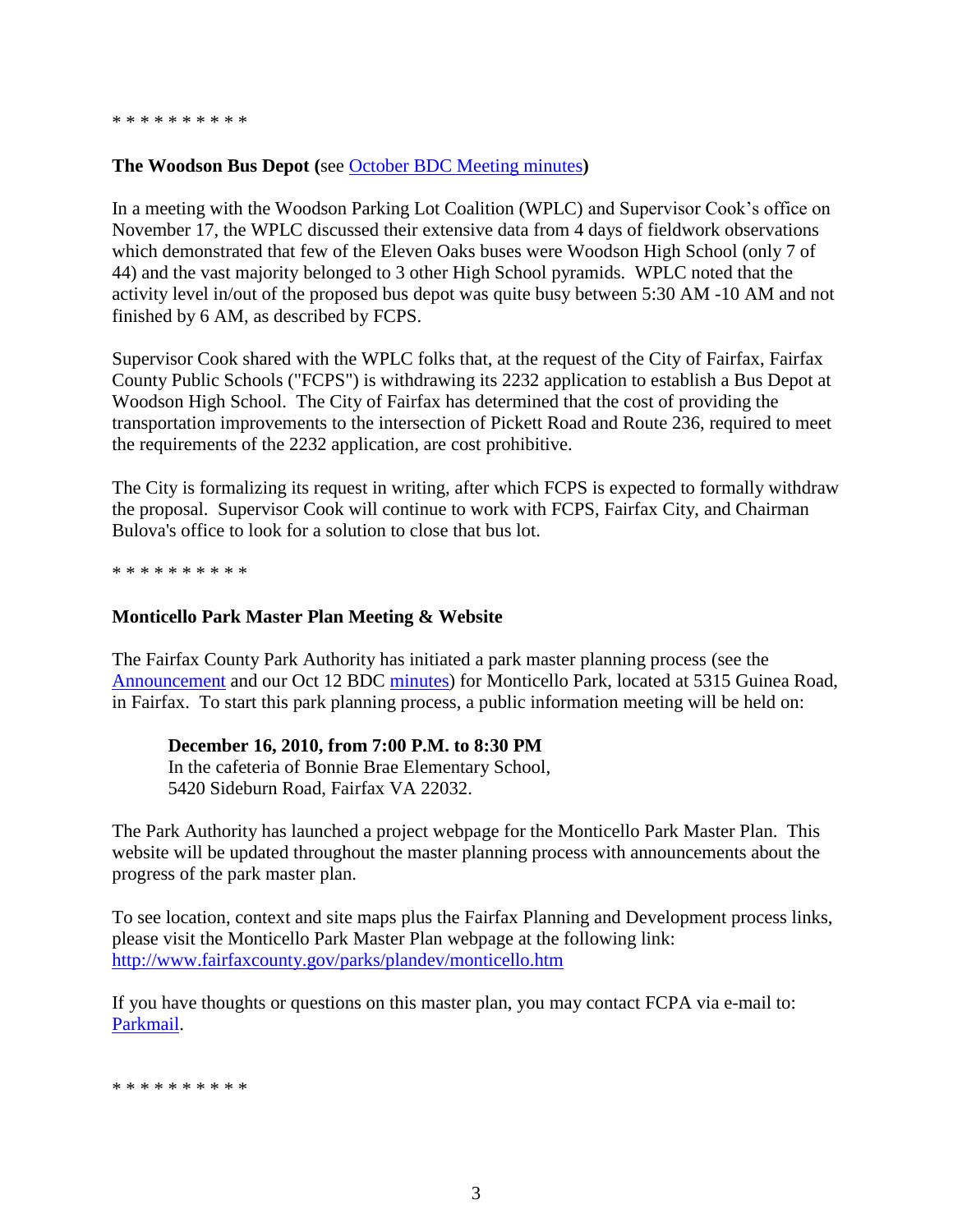### **BRAC in Fairfax Update**

As a follow-up to our September BDC Meeting (see the [minutes\)](http://www.bdcfx.org/home/meeting-minutes), Rep. Jim Moran, D-Va., was quoted on November  $19<sup>th</sup>$  in [Government Executive.com](http://www.govexec.com/story_page.cfm?filepath=/dailyfed/1110/111910kp1.htm&oref=search) that the Defense Department inspector general has begun a review of plans to relocate 6,400 employees into the Mark Center at 395 and Seminary Road.

Many officials dispute the Army Corps of Engineers 2008 environmental assessment conclusion that moving the employees would not pose significant transportation issues. The Northern Virginia lawmaker inserted a provision in the 2011 National Defense Authorization Act requiring the IG investigation.

\* \* \* \* \* \* \* \* \* \*

Comments and opinions are welcome. Let your voice be heard. Send an email or, better yet, attend the next BDC meeting and volunteer to make things happen in Braddock District.

See you at the

Taste of Braddock on Thursday December 2 AND BDC Meeting on *2 nd Wednesday* in January,

. . . bill William Barfield Chairman, BDC wsbarfield@cox.net

**Braddock District Council Officers and Chairs**

Chair: William Barfield Vice Chair: George Klein Treasurer: Kevin Morse Secretary: Bruce Wallachy Membership Chair: Dottie Dane Communications Chair: Bruce Wallachy Programs Chair: (vacant) Information Forum Chair: Tena Bluhm

# **Next BDC meeting – January 12, 2011, 7:30 PM, Braddock Hall**

**\* \* \* \* \* \* \* \* \* \***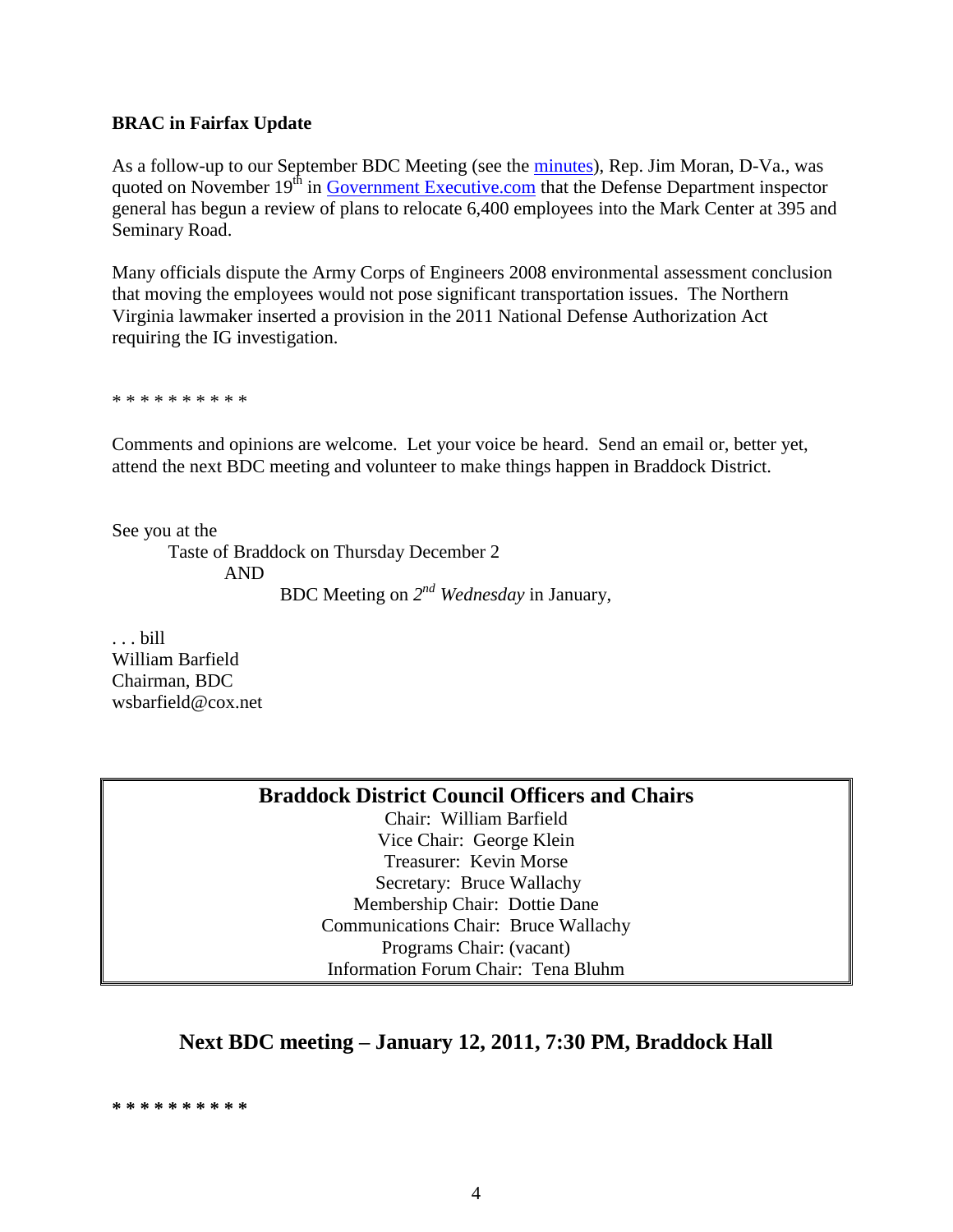# **SUPERVISOR'S CORNER**

# Come one, come all to the **Annual Taste of Braddock**!!! You are invited.

# **December 2nd 5:00 p.m. to 7:30 p.m.** Braddock Hall in the Kings Park Library 9002 Burke Lake Road

Please join with your friends and neighbors in the Braddock District at our annual Open House to mark the start of the holiday season. Enjoy food donated by Braddock area businesses and share in the spirit provided by our residents. We look forward to seeing you at this celebration of community.

Please bring a non-perishable food item to be donated to the Annandale Neighborhood Food Site. You can RSVP by calling 703-425-9300 or E-mailing us at [braddock@fairfaxcounty.gov.](mailto:braddock@fairfaxcounty.gov)

I hope to see you there!

# **Engaging Our Neighbors with Disabilities**

Communities are about people. Strong communities have strong connections between people. One of the keys to stronger neighborhoods is to reach out and include everyone we can. That is one of the principal focuses of my Community Engagement Initiative – to involve all people in their communities. In the coming year, I am placing a special focus on including our neighbors with disabilities.

Not too long ago, our society thought that people with intellectual, sensory, and physical disabilities belonged apart from society in institutions. Today we know that community-based services are more effective in serving this population. In addition, we are discovering that people with disabilities have something to offer our communities. Many people with disabilities are highly functional, creative, energetic, motivated community members. Our communities can be stronger by including them. But we need to learn how, and we need to extend a welcoming hand to these neighbors from our community organizations.

To help us do that, I am sponsoring two Town Hall events. Last Monday's Town Hall introduced community leaders to the capacities and interests of people with disabilities and encouraged them to reach out and include these neighbors.

Next Spring, a follow-on program will focus on encouraging people with disabilities to become more active in their communities and providing them with the techniques, connections to services, and inspiration to do so.